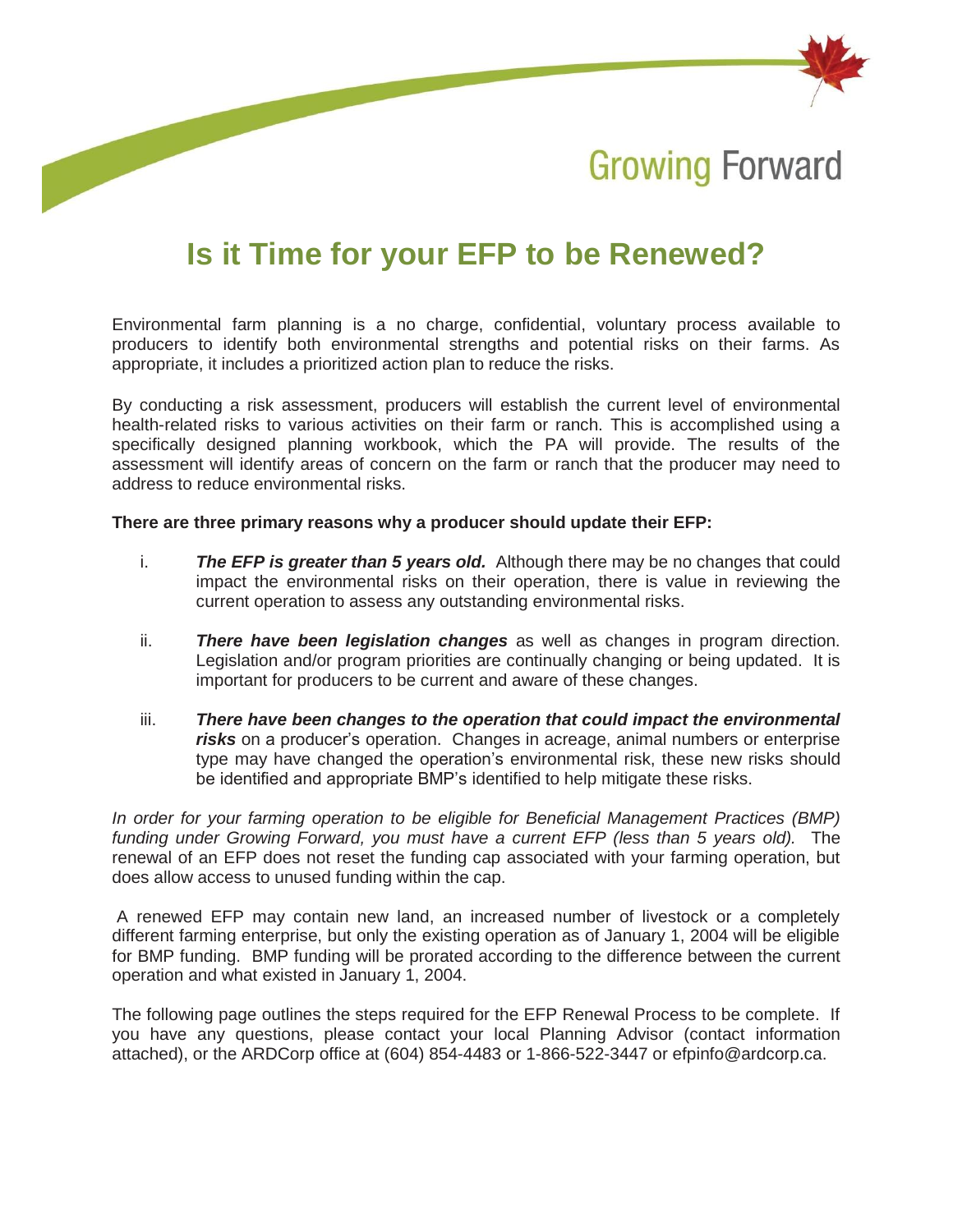

## **Step 1: Self Assessment**

The producer contacts the Planning Advisor (or the ARDCorp office) and indicates that he would like to renew his/her EFP. The updated planning materials as well as the EFP Renewal Assessment Form will be mailed or delivered to the producer. The producer completes the current version of the workbook and the EFP Renewal Assessment Form. The producer then submits the old workbook, the current workbook and the Renewal Assessment Form to the Planning Advisor. The EFP Renewal Assessment Form requires the producer to provide a description of his operation, and identify if there has been a change that could impact the environmental risks on their operation. (eg. greater than 30% change in acreage or animal numbers and if there has been a change in enterprise). The producer signs a declaration stating that that they have reviewed the materials. This is then submitted to the Planning Advisor.

#### **Step 2a: No Changes that could impact the Environmental Risks on their operation and Working knowledge of the operation by the Planning Advisor**

If the producer acknowledges that there has been no change in operation and the Planning Advisor has current working knowledge of the operation and its activities, the Planning Advisor reviews the current and old Planning Workbook and signs off on the EFP Renewal Self Assessment Form.

#### **Step 2b: No Changes that could impact the Environmental Risks on their operation and No working knowledge of the operation by the Planning Advisor**

If the producer acknowledges that there has been no change in the operation but the Planning Advisor does not have current working knowledge of the operation and its activities, then the Planning Advisor will be required to complete a site inspection to verify that the farm operation has not undergone a change to that could have impacted the environmental risks from what was in original EFP.

## **Step 2c: Change that has impacted the Environmental Risk has occurred on their operation**

If the producer completes the EFP Renewal Assessment Form and indicates that there has been a change in their operation (greater than 30% change in acreage or animal numbers and if there has been a change in enterprise) that they believe has impacted their environmental risk, it will automatically result in the need for a full EFP to be completed in the same process as a new EFP.